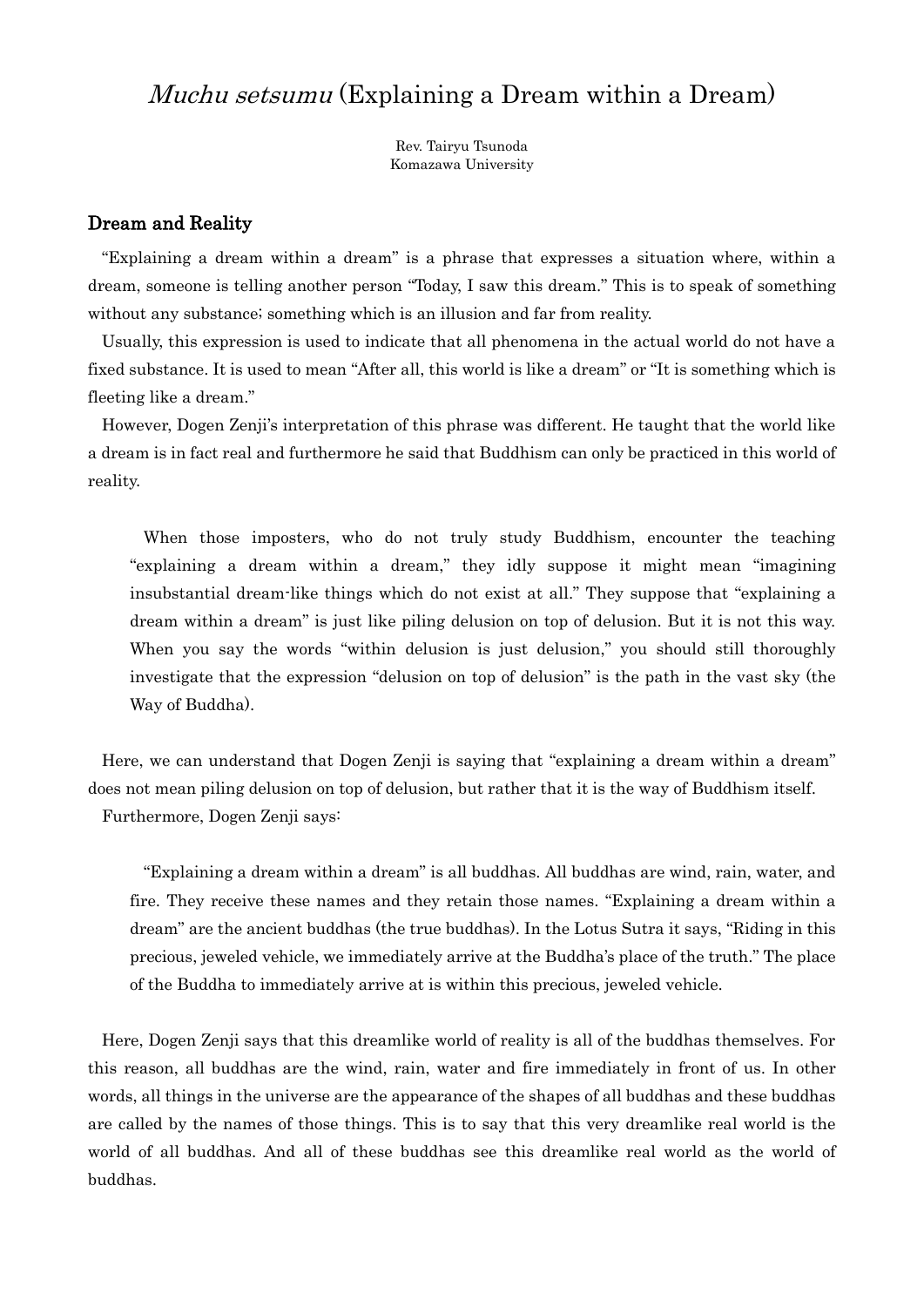"Riding in the precious, jeweled vehicle and immediately arriving at the place of the truth" means that "Shakyamuni Buddha has put us on this wonderful vehicle decorated with jewels and which immediately takes us to the place of enlightenment." These words can be found in the "Parable" chapter of the Lotus Sutra.

Picking up these words, Dogen Zenji teaches that "Immediately arriving at the place of truth is to be riding in the precious, jeweled vehicle." The place of truth which Shakyamuni Buddha immediately takes us to is the vehicle that we are now riding in. This means that this very vehicle itself is the Buddha's place of truth. In other words, Dogen Zenji says that it isn't the case that Shakyamuni Buddha will take us to some splendid world somewhere else, but rather that the Buddha's world is nothing other than this actual world, the actual world in which we live.

#### If We Live Within Awakening, That Is the World of the Buddhas

In the "Flowers in the Sky" chapter of the Shobogenzo, there is a similar teaching.

When foolish people hear that the Tathagata said, "What is seen by obscured eyes are flowers in the sky," they think that because "obscured eyes" means the deluded eyes of sentient beings, such beings see non-existent forms in clear space. It is from this understanding and point of view that they mistakenly think that the theory of the three worlds (the world of desire, the world of form, and the world of the formless) and the six realms (heaven, human beings, hell, animals, fighting devils, and hungry ghosts), as well as the theory of buddhas existing and not existing, exist even though these things have essentially never existed. If this deluded way of seeing (the cloud directly in front of our eyes) is cured, they will no longer see these non-existent flowers and so they would end up with the understanding in which it is said "there essentially are no flowers." How unfortunate! This sort of person completely fails to understand from beginning to end about the appearance of what the Tathagata called "flowers in the sky." The principle of what the buddhas called "obscured eyes" is something which ordinary people (sentient beings, common mortals) have still not thought about. Buddha-tathagatas practice within the world of these flowers in the sky and are able to enter the room of the Tathagata and sit and wear the robe (of a monk). When Shakyamuni Buddha picked up a flower, blinking, and transmitted the Dharma to Mahakashapa (the treasury of the true Dharma eye; the marvelous mind of Nirvana,) it was a koan in which"obscured eyes and flowers in the sky(the absolute truth)" was manifested. That the treasury of the true Dharma eye; the marvelous mind of Nirvana has been correctly transmitted to the present without being cut off is "obscured eyes and flowers in the sky."

As shown in this passage, "flowers in the sky" usually refers to flowers in the sky which do not actually exist seen by eyes which suffer from a disease. This means that because the eyes are not well they see flowers in the sky which are not really there. What is this an allegory for? In the standard interpretation of Buddhism, the realms of delusion such as the three worlds and the six realms appear because common, ordinary people see the world with deluded eyes. This means that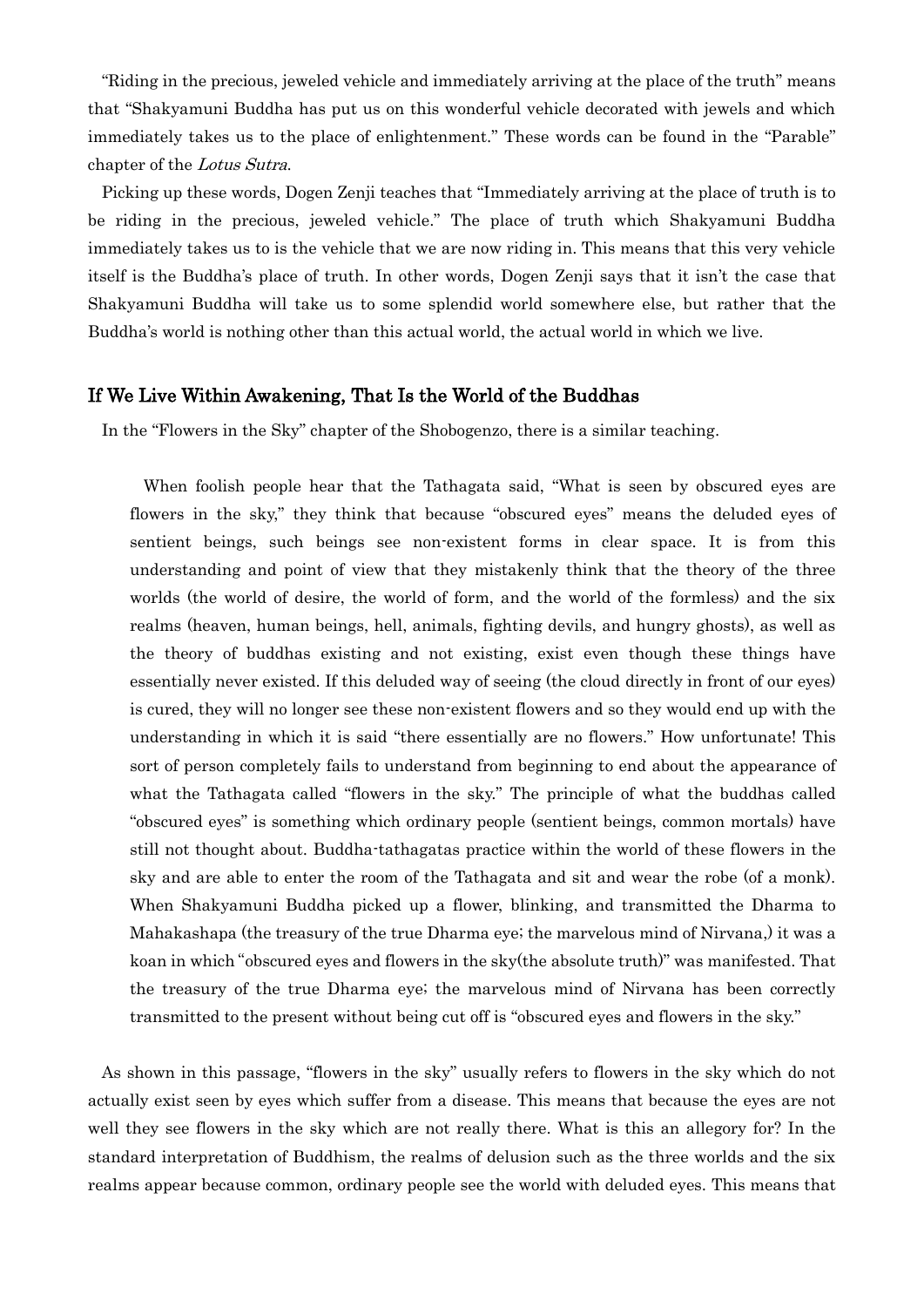because there is delusion such people think that things exist which in fact do not exist. However, Dogen Zenji does not explain it this way. For him, "flowers in the sky" are not flowers which do not exist, but rather that such "flowers in the sky" are obvious facts.

Dogen Zenji further teaches,

Ordinary scholars only think that flowers in the sky exist because of the sickness in the eyes. They do not understand the principle that because of the flowers in the sky sickness arises in the eyes. You must not foolishly think that obscured eyes (clouded eyes = the real world) is delusion and there exists the truth separate from it.

It is not the case that since there is delusion that something which does not exist is seen to exist, but rather that ordinary people are deluded within the present world which is truly here (the existent world). In the presently existing real world, buddhas live as awakened buddhas, and ordinary people live as ordinary deluded people. In this real world, it is ordinary people who are deluded and it is the buddhas who are awakened.

For us, there is the real, physical world. There is real life. Other that this real life, there is no true life, even if you seek for it and no matter where you might look for it. How should we live this real life? This is the question. If we live within delusion, that is the world of ordinary people. If we live within awakening, that is the world of the buddhas.

## The Plum Blossoms Were the Udumbara Flower

In Dogen Zenji's main work, the *Shobogenzo*, there is a chapter titled, "Plum Blossoms." In this chapter, Dogen Zenji interprets the words of his teacher, Nyojo Zenji, and we can also gauge his supreme joy at having been able to inherit Nyojo Zenji's Buddhadharma.

That very single plum flower blossoming in the snow is the udumbara flower, a flower which blooms once every 3,000 years. On a regular basis, I have seen plum blossoms many times, but I have not noticed that those blossoms are truly the teaching of Shakyamuni Buddha. Long ago, when Shakyamuni Buddha held up a flower and blinked, it was only Mahakashapa who realized Shakyamuni Buddha's mind and smiled broadly. I was only absent-minded and was unable to smile in the same way that Mahakashapa did when Shakyamuni Buddha blinked and gave a similar teaching on plum blossoms. But now that I have already encountered Nyojo Zenji and received his teaching I truly know that the plum blossoms in the snow are the Tathagata's eye and this is something I have finally grasped. ("Plum Blossoms", Shobogenzo)

Until that point, Dogen Zenji had seen plum blossoms blooming in the snow as just plum blossoms. But after receiving Nyojo Zenji's teaching, he was able to realize "What?! These plum blossoms which I have been seeing every day are the udumbara flower which blooms only once every 3,000 years." He had realized that the simple, unassuming plum blossoms expressed the Buddhadharma.